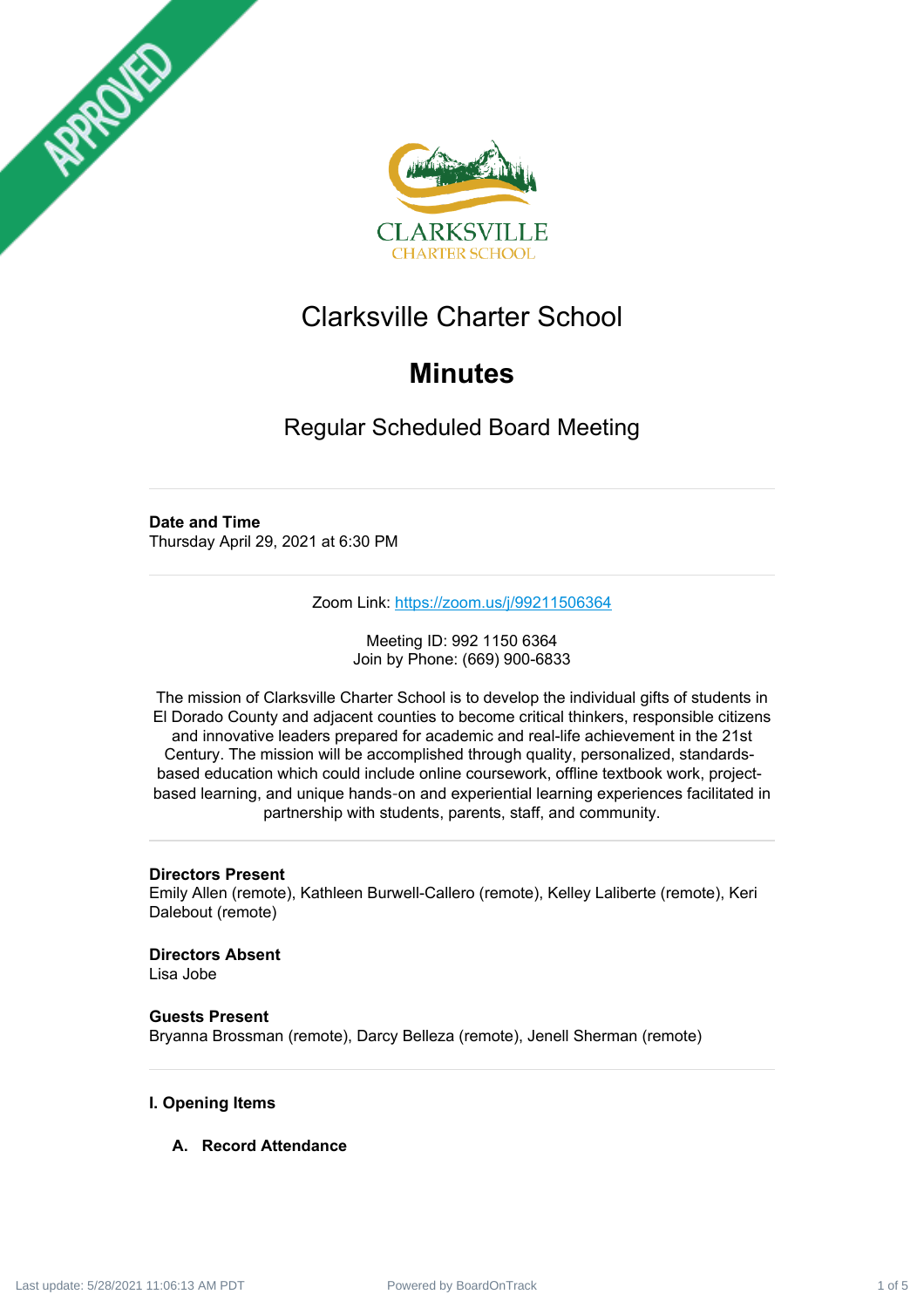#### **B. Call the Meeting to Order**

Emily Allen called a meeting of the board of directors of Clarksville Charter School to order on Thursday Apr 29, 2021 at 6:35 PM.

#### **C. Approval of the Agenda (p. 1-3)**

Kathleen Burwell-Callero made a motion to approve the agenda. Keri Dalebout seconded the motion. The board **VOTED** unanimously to approve the motion. **Roll Call** Lisa Jobe Absent

## **D. Public Comments**

#### **E. Approve Minutes (p. 4-9)**

Keri Dalebout made a motion to approve the minutes from Regular Scheduled Board Meeting on 03-25-21. Kelley Laliberte seconded the motion. The board **VOTED** unanimously to approve the motion.

#### **F. Approve Minutes (p. 10-15)**

Kathleen Burwell-Callero made a motion to approve the minutes from Special Board Meeting on 04-13-21. Keri Dalebout seconded the motion. The board **VOTED** unanimously to approve the motion.

#### **G. Closed Session**

Kathleen Burwell-Callero made a motion to move into closed session at 6:39 pm. Kelley Laliberte seconded the motion. The board **VOTED** unanimously to approve the motion. Keri Dalebout made a motion to to move out of closed session at 6:53 pm. Kelley Laliberte seconded the motion. The board **VOTED** unanimously to approve the motion. Counts Count Every Regular Schedule Charter School - Regular Scheduled Board Charter Scheduled Board - Regular Scheduled Board - Regular Scheduled Board - Regular Scheduled Board - Regular Scheduled Board - Regular Schedu

### **H. Announcement of Any Action Taken in Closed Session**

The Board reported that no action was taken in closed session.

#### **I. Executive Director's Report (p. 16-33)**

The Board Received an update on the following items:

- Letter of Intent and Open Enrollment
- Timeline for New Students
- Homeschool Info Meeting
- Staff Update
- Sequoia Grove Schools
- Hiring Updates
- English Learner Update
- Special Education
- Student Support
- Assessment Update
- Program Planning with Sequoia Grove

### **J. Sequoia Grove Charter Alliance Update (p. 34-38)**

The Board received an update from Royce Gough about the Sequia Grove Charter Alliance.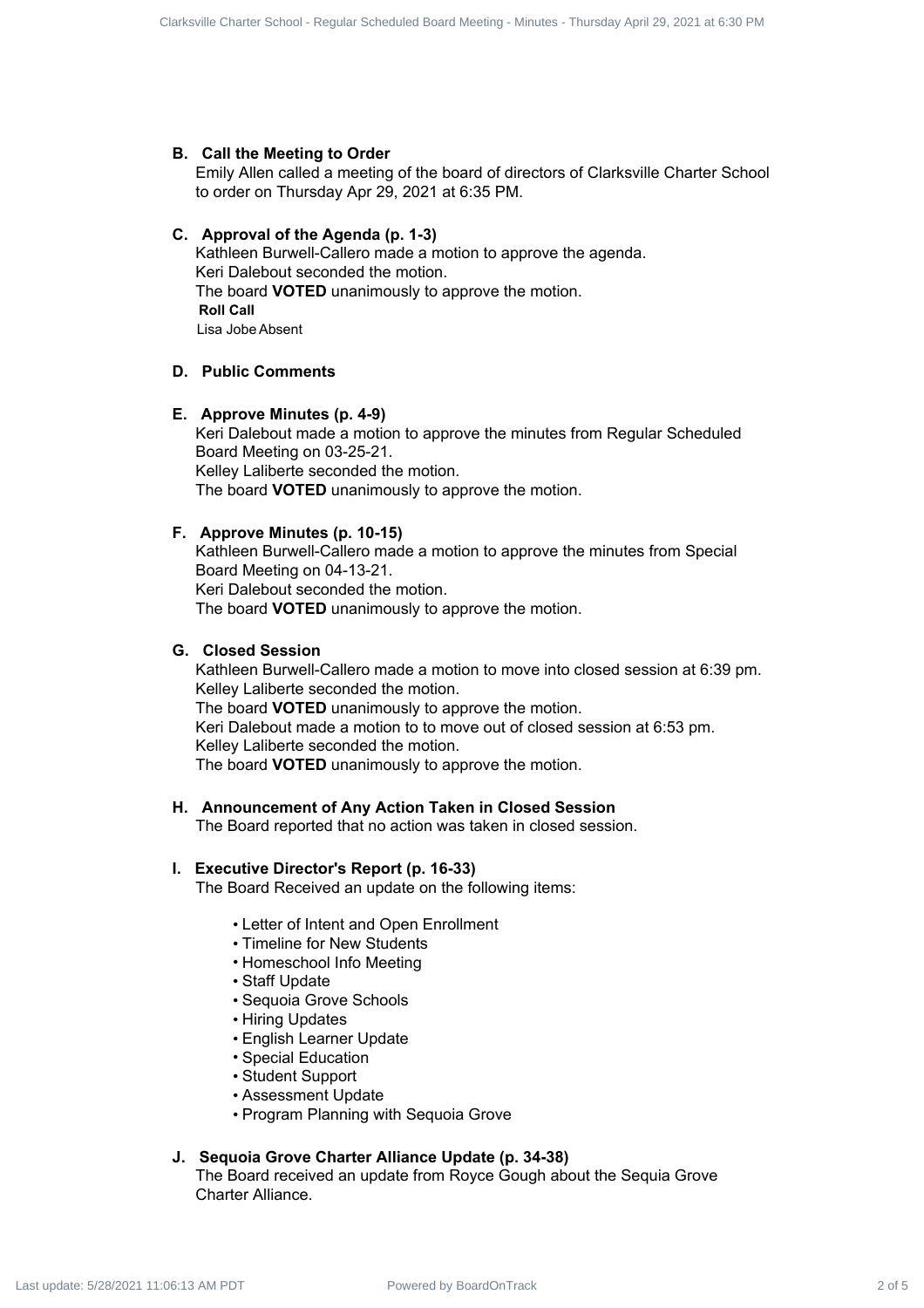#### **II. Finance**

#### **A. March Financials (p. 39-64)**

Keri Dalebout made a motion to approve the March Financials. Kelley Laliberte seconded the motion. The board **VOTED** unanimously to approve the motion.

#### **B. 2019-2020 Annual Audit (p. 65-103)**

Kelley Laliberte made a motion to approve the 2019-2020 annual audit. Keri Dalebout seconded the motion. The board **VOTED** unanimously to approve the motion.

## **C. Acknowledgment Resolution for the Selling of Additional Receivables to Charter School Capital (p. 104-107)**

Keri Dalebout made a motion to approve the Acknowledgment Resolution for the Selling of Additional Receivables to Charter School Capital. Kelley Laliberte seconded the motion. The board **VOTED** unanimously to approve the motion.

### **D. California Department of Education (CDE) Approved Federal Addendum (p. 108-129)**

Keri Dalebout made a motion to approve the California Department of Education (CDE) Approved Federal Addendum.

Kelley Laliberte seconded the motion.

The board **VOTED** unanimously to approve the motion.

#### **III. Operations**

## **A. Discussion and Potential Action on the Resolution 2021-4: Spin-off of School Participant Accounts from the Inspire Plan (p. 130-133)**

Kathleen Burwell-Callero made a motion to Resolution 2021-4: Spin-off of School Participant Accounts from the Inspire Plan.

Keri Dalebout seconded the motion.

The board **VOTED** unanimously to approve the motion.

#### **IV. Governance**

#### **A. Discussion and Potential Action on Board Terms (p. 134)**

The Board discussed that both Emily Allen and Kathleen Burwell-Callero terms end on June 30, 2021 and that steps need to be taken to fill the vacancies. Kathleen Burwell-Callero made a motion to to approve to have the staff set up an informal working group consisting of staff members and one Board member, Keri Dalebout. The group is to take steps to advertise the vacancy, collect resumes and/or applications, interview candidates, and make recommendations to the Board. Course to the Board Scheduled Board Schedule Charter Schedule Charter Schedule Charter Schedule Charter School - Regular Schedule Charter Schedule Charter Schedule Charter Schedule Charter Schedule Charter Schedule Charte

Kelley Laliberte seconded the motion.

The board **VOTED** unanimously to approve the motion.

### **B. Discussion and Potential Action on Board Meeting Calendar for the 2021- 2022 School Year (p. 135)**

Keri Dalebout made a motion to approve the Board Meeting calendar to be built for next year keeping the day on Thursday and the times at 6:30 pm. Kathleen Burwell-Callero seconded the motion.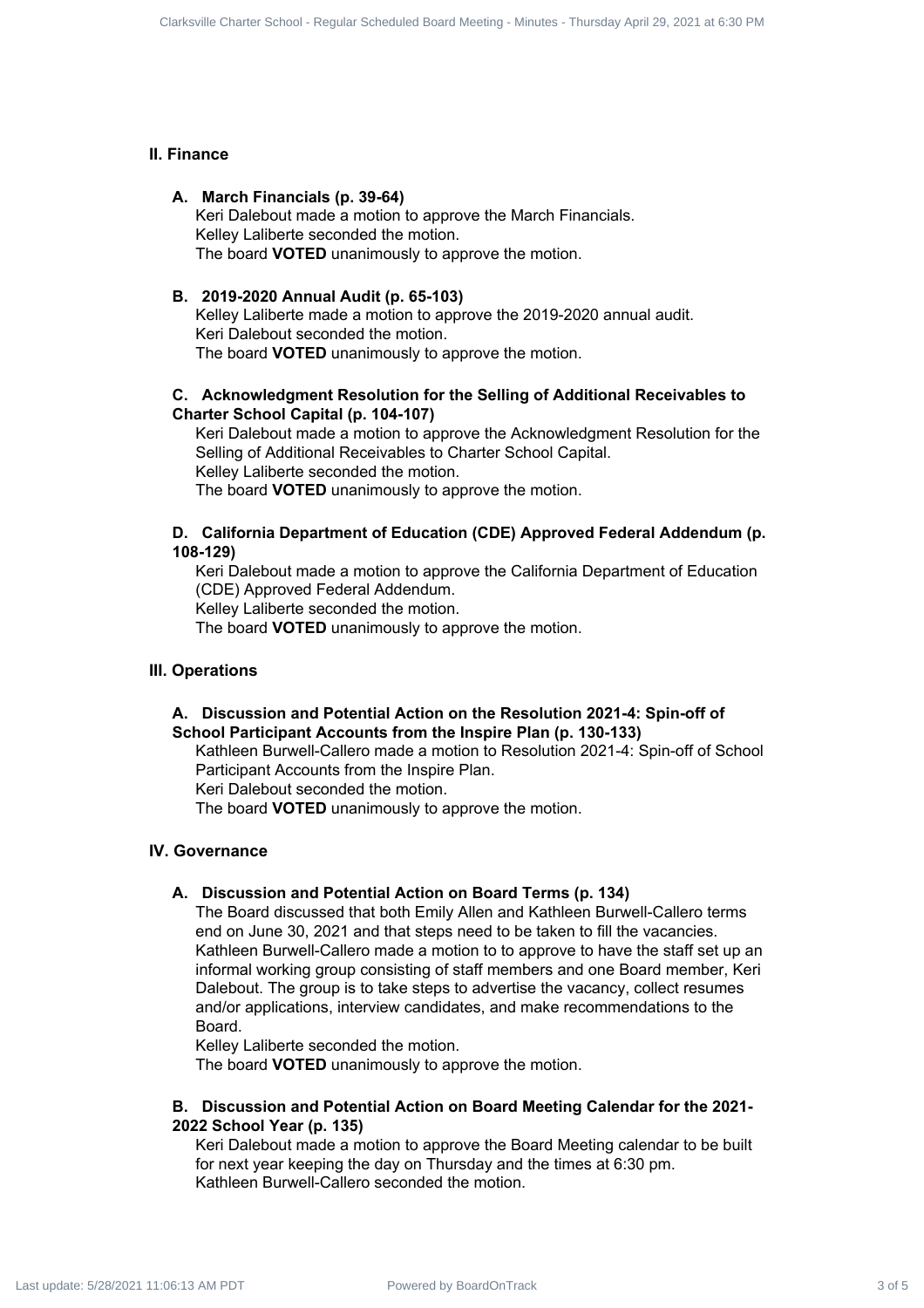The board **VOTED** unanimously to approve the motion.

#### **C. Executive Director Evaluation Update (p. 136)**

The Board announced that they will conduct the Executive Director Evaluation at the next regular scheduled Board Meeting.

## **V. Academic Excellence**

#### **A. English Learner Master Plan 2020-2021 (p. 134-165)**

Keri Dalebout made a motion to approve the English Learner Master Plan 2020- 2021.

Kathleen Burwell-Callero seconded the motion.

The board **VOTED** unanimously to approve the motion.

**B. Local Control and Accountability Plan (LCAP) Update (p. 166-196)**

The Board received an update from Darcy Belleza about the Local Control and Accountability Plan (LCAP).

#### **C. Child Abuse Prevention and Reporting Policy (p. 197-202)**

Kathleen Burwell-Callero made a motion to approve the Child Abuse Prevention and Reporting Policy. Kelley Laliberte seconded the motion. The board **VOTED** unanimously to approve the motion.

## **D. SELPA Master Contract (p. 203-244)**

Keri Dalebout made a motion to approve the SELPA Master Contract. Kathleen Burwell-Callero seconded the motion. The board **VOTED** unanimously to approve the motion.

#### **E. Board Letter to Families Supporting STAR Assessment Participation (p. 245-247)**

Kathleen Burwell-Callero made a motion to approve the Board Letter to Families Supporting STAR Assessment Participation with the understanding that the final letter will be sent to the Board via one way communication. Keri Dalebout seconded the motion. Counts Counts on France Excheduled Board - Regular Scheduled Board - Regular Scheduled Board - Regular Scheduled Board - Regular Scheduled Board - Regular Scheduled Board - Regular Scheduled Board - Regular Scheduled Board

The board **VOTED** unanimously to approve the motion.

## **VI. Closing Items**

**A. Board of Director's Comments & Requests** None.

#### **B. Announcement of Next Regular Scheduled Board Meeting**

The Board announced the next regular scheduled Board Meeting on May 27,2021 at 6:30 pm.

#### **C. Adjourn Meeting**

There being no further business to be transacted, and upon motion duly made, seconded and approved, the meeting was adjourned at 9:00 PM.

Respectfully Submitted, Kathleen Burwell-Callero